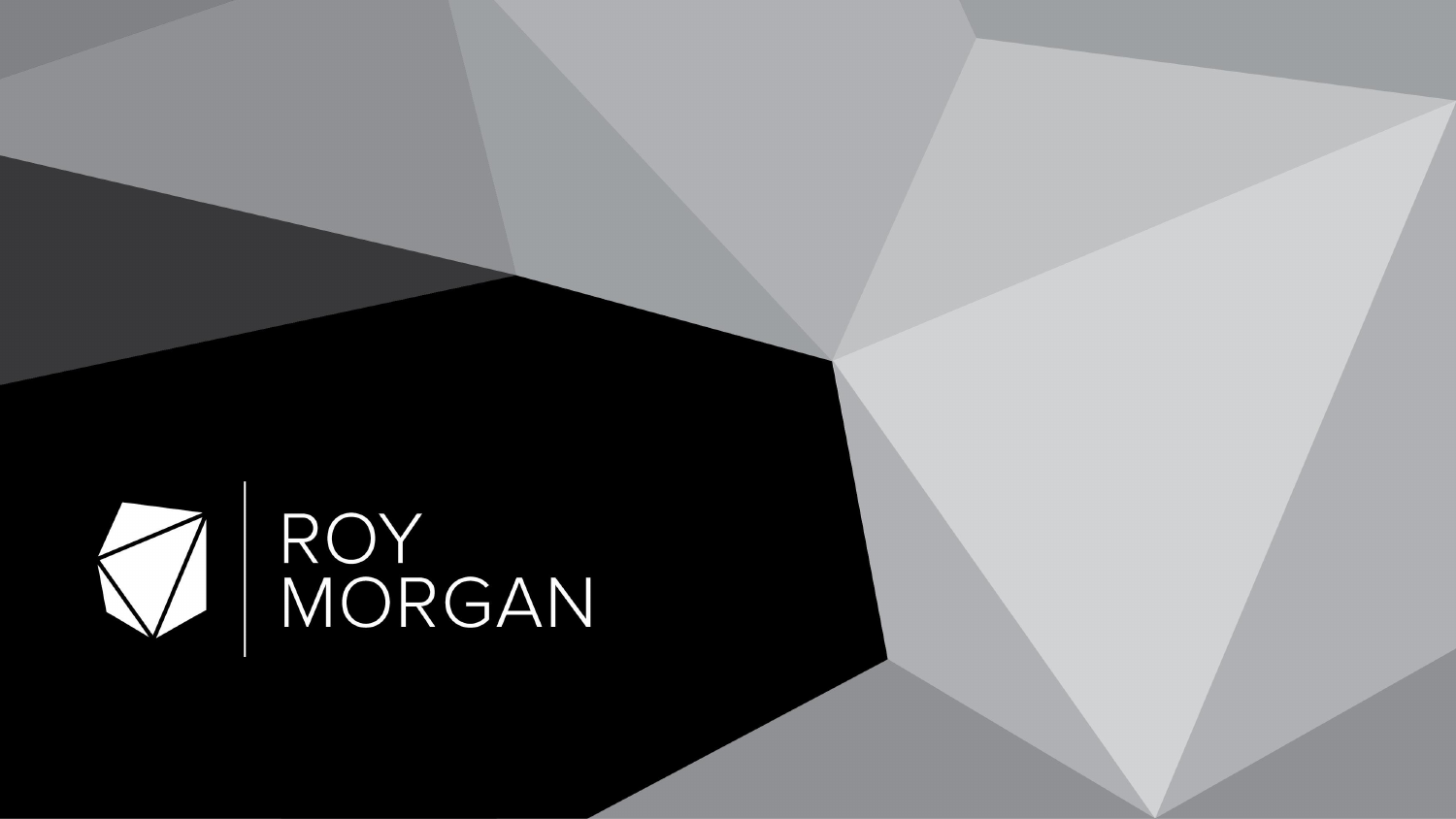## Data Accuracy A compilation of examples

Indonesia - June 2018

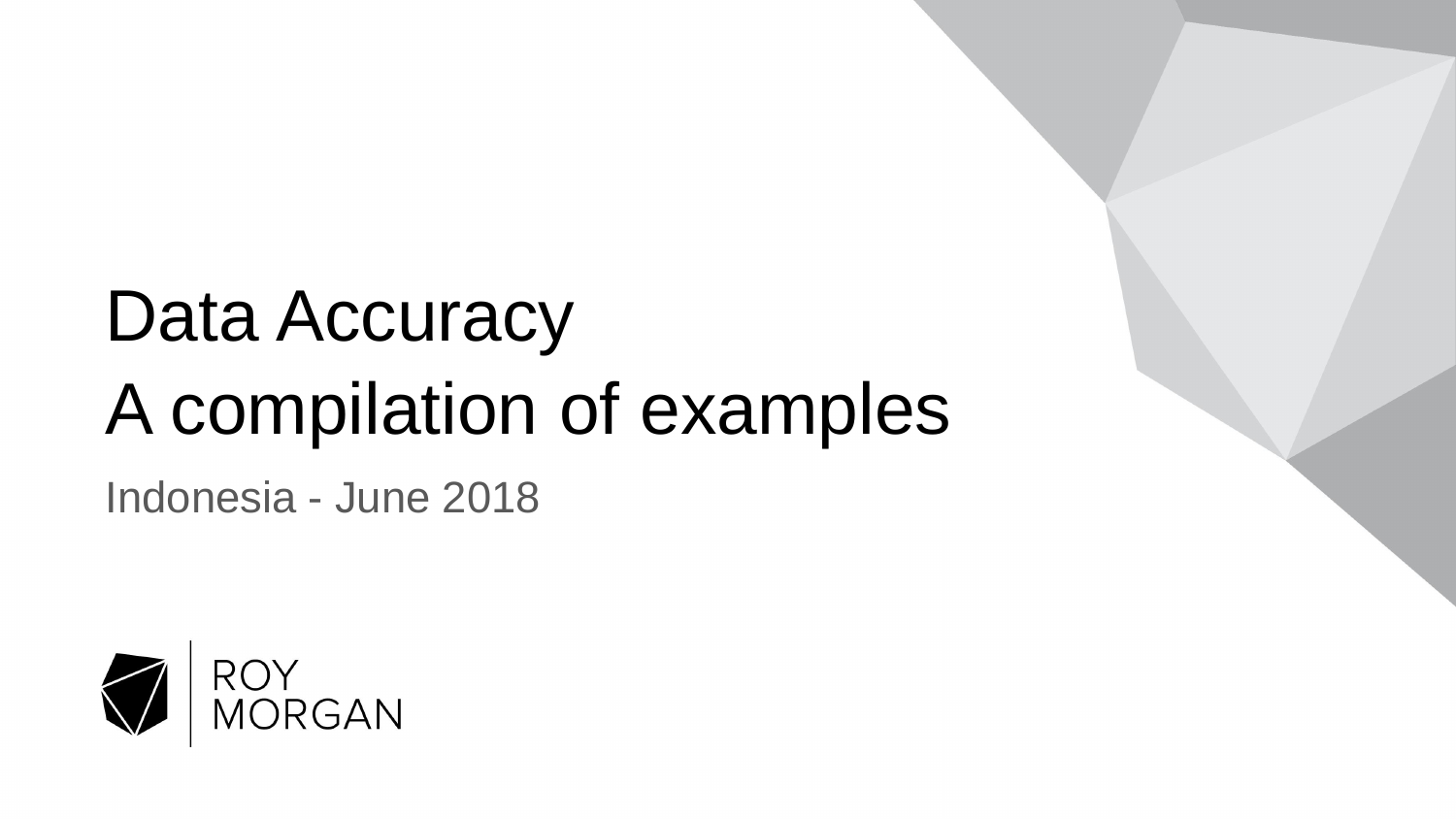| <b>Comparative Statistics</b> |                                                                 | <b>External Data Source</b><br>(all ages unless otherwise stated)                                                       | <b>Roy Morgan Single Source</b><br>(aged 14+ unless otherwise stated) |
|-------------------------------|-----------------------------------------------------------------|-------------------------------------------------------------------------------------------------------------------------|-----------------------------------------------------------------------|
|                               | Labour Force<br>(Number of Employed Persons)                    | 106 million people<br>$(Aged 15+)$<br>National Labour Force Survey<br><b>BPS Statistics Indonesia</b><br>February 2018  | 106 million people<br>$(Aged 15+)$<br>Qtr to June 2018                |
|                               | Labour Force Participation Rate                                 | 69%<br>$(Aged 15+)$<br>National Labour Force Survey<br><b>BPS Statistics Indonesia</b><br>February 2018                 | 67%<br>$(Aged 15+)$<br>Qtr to June 2018                               |
|                               | Number of People Attending School                               | 13.0 million people<br>$(Aged 15+)$<br>National Labour Force Survey<br><b>BPS Statistics Indonesia</b><br>February 2018 | 13.1 million people<br>$(Aged 15+)$<br>12 months to June 2018         |
|                               | Accessed the Internet in the last 3 months<br>(% of Households) | 47%<br>National Socio Economic Survey<br><b>BPS Statistics Indonesia</b><br>2016                                        | 52%<br>Qtr to June 2018                                               |
|                               | Accessed the Internet in the last 3 months<br>(% of Population) | Men - 54%<br>Women - 46%<br>$(Aged 5+)$<br>National Socio Economic Survey<br><b>BPS Statistics Indonesia</b><br>2016    | Men - 57%<br>Women - 50%<br>Qtr to June 2018                          |

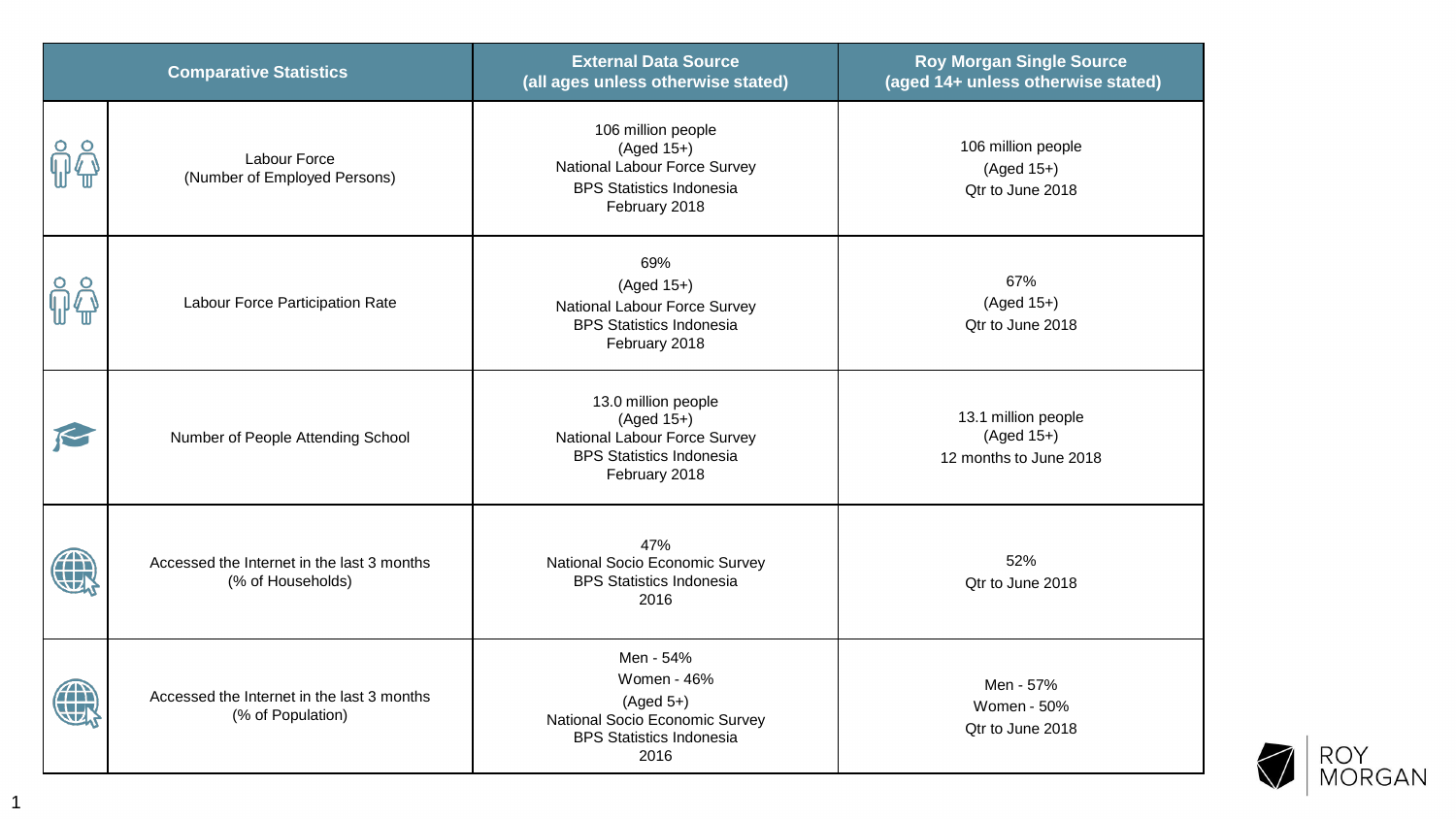| <b>Comparative Statistics</b> |                                                                              | <b>External Data Source</b><br>(all ages unless otherwise stated)                                          | <b>Roy Morgan Single Source</b><br>(aged 14+ unless otherwise stated)                                              |
|-------------------------------|------------------------------------------------------------------------------|------------------------------------------------------------------------------------------------------------|--------------------------------------------------------------------------------------------------------------------|
|                               | <b>Fixed Line Telephone Connected</b><br>(% of Households)                   | 3%<br>National Socio Economic Survey<br><b>BPS Statistics Indonesia</b><br>2016                            | 2%<br>12 months to June 2018                                                                                       |
|                               | Smoking Incidence                                                            | Men - 57%<br>Women - 2%<br>$(Aged 10+)$<br>Basic Health Research (RISKESDAS)<br>2013                       | Adult Men - 54%<br>Adult Women - 2%<br>12 months to June 2018                                                      |
|                               | Number of Domestic Travellers of Air<br>Transportation in the last 12 months | 3.7 million<br><b>BPS Statistics Indonesia</b><br>Qtr to June 2018                                         | 3.5 million<br>12 months to June 2018                                                                              |
|                               | <b>Presidential Election 2014</b><br>July 9, 2014<br>(% of electors 17+)     | H. Prabowo Subianto - 46.85%<br>Ir. H. Joko Widodo - 53.15%<br>2014 Presidential election official results | H. Prabowo Subianto - 48%<br>Ir. H. Joko Widodo - 52%<br>Morgan Poll June 2014<br>Finding No. 5666<br>July 1, 2014 |
|                               | <b>Internet Penetration</b><br>(% of total Population)                       | 51%<br>$(Aged 0+)$<br>Indonesia Association of Internet Service Providers<br>June 2016                     | 57%<br>Qtr to June 2018                                                                                            |

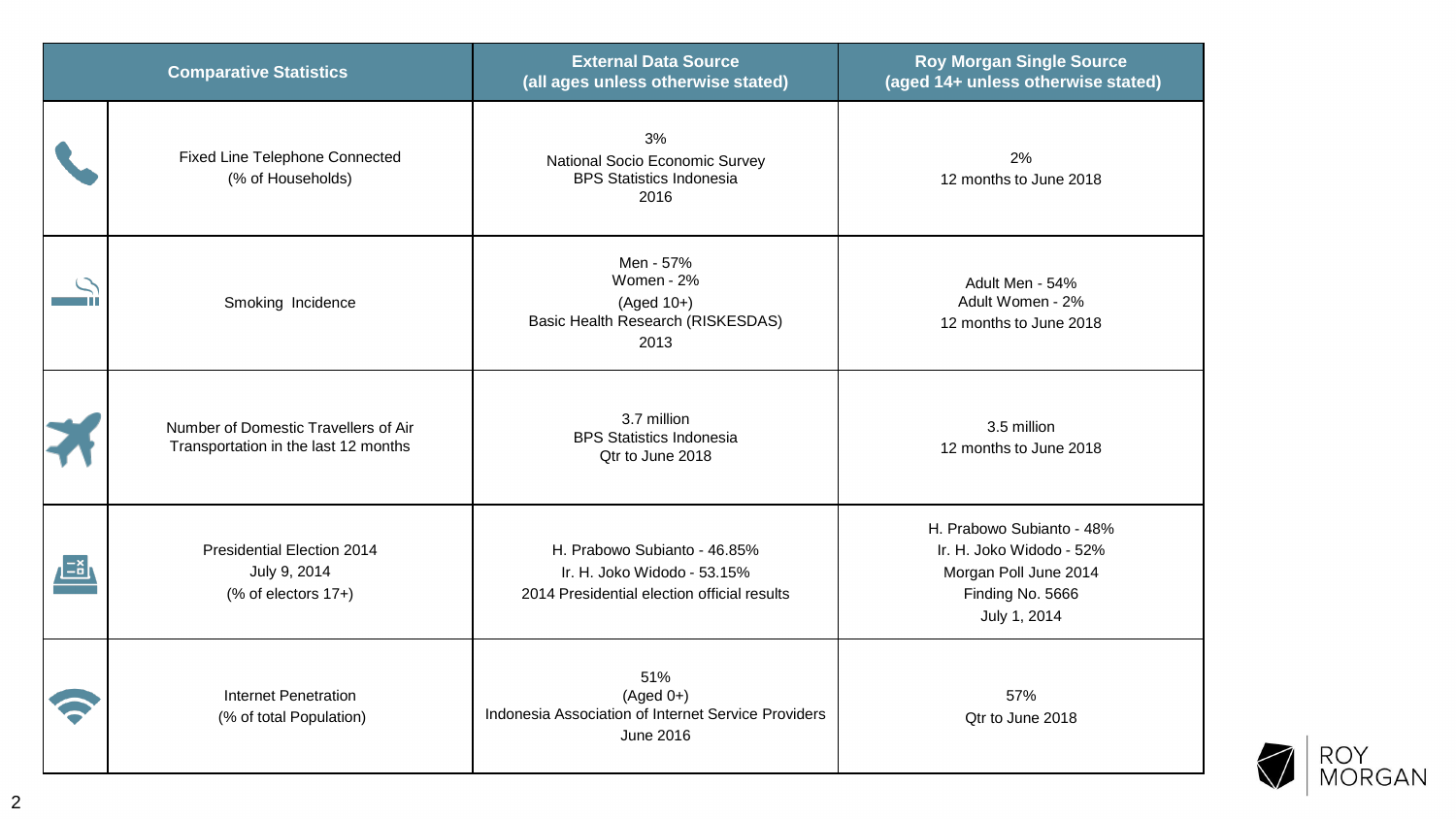| <b>Comparative Statistics</b> |                                                                  | <b>External Data Source</b><br>(all ages unless otherwise stated)                | <b>Roy Morgan Single Source</b><br>(aged 14+ unless otherwise stated) |
|-------------------------------|------------------------------------------------------------------|----------------------------------------------------------------------------------|-----------------------------------------------------------------------|
| 匰                             | Personal Computer Ownership<br>(% of Households)                 | 19%<br>National Socio Economic Survey<br><b>BPS Statistics Indonesia</b><br>2016 | 19%<br>12 months to June 2018                                         |
|                               | <b>Number of Customers</b><br>Bank Rakyat Indonesia (BRI)        | 55 million customers<br><b>BRI 2016</b>                                          | 52 million customers<br>12 months to June 2018                        |
| Ś                             | <b>Number of Savings Accounts</b><br>Bank Rakyat Indonesia (BRI) | 58 million Savings Accounts<br><b>BRI 2016</b>                                   | 57 million Savings Accounts<br>12 months to June 2018                 |
|                               | Mobile Phone Ownership<br>(% of Households)                      | 89%<br>National Socio Economic Survey<br><b>BPS Statistics Indonesia</b><br>2016 | 91%<br>Qtr to June 2018                                               |
|                               | Pay TV Penetration<br>(% of Households)                          | 8%<br>Analysys Mason Indonesia<br>2016                                           | 8%<br>Qtr to June 2018                                                |